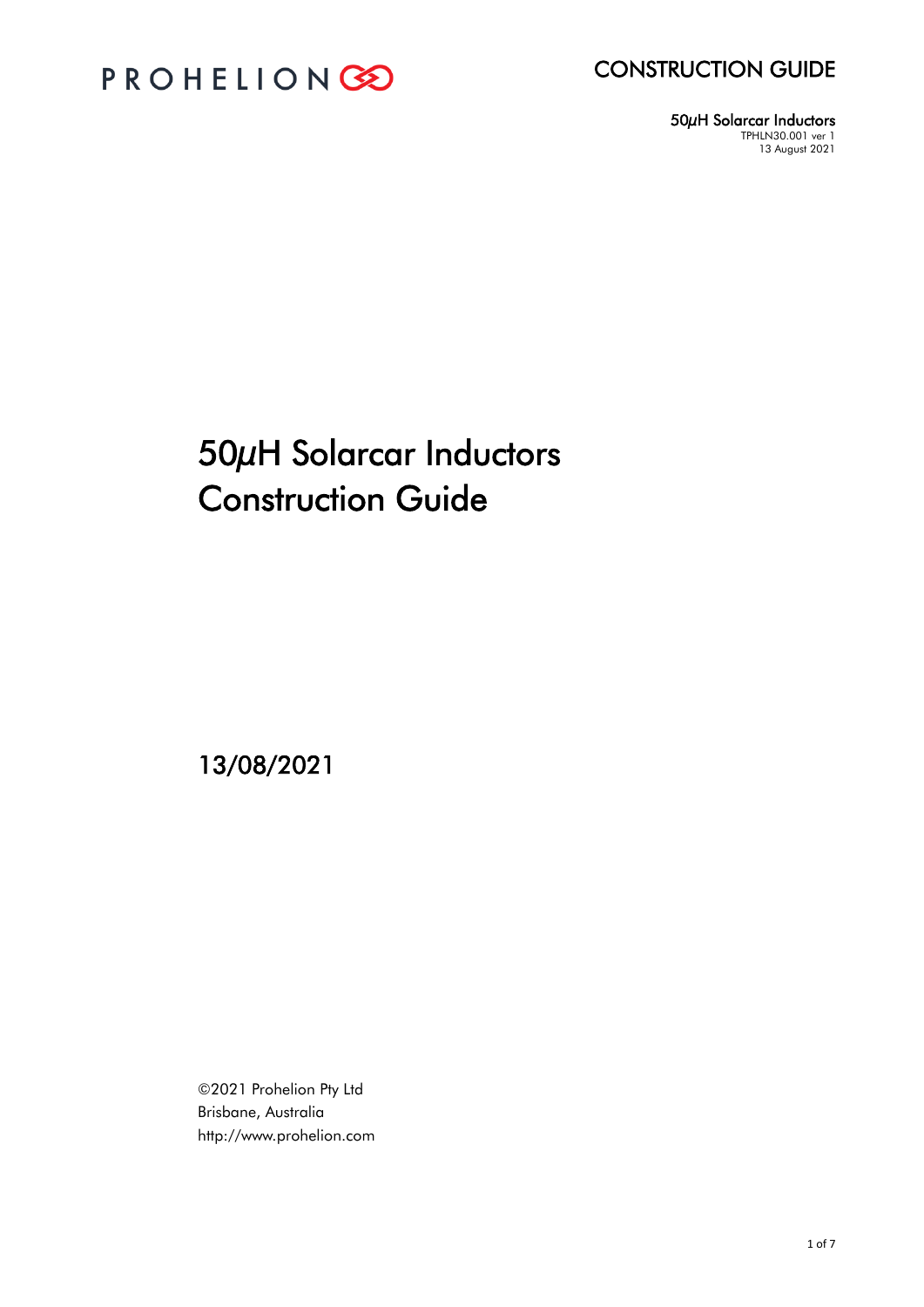# PROHELIONG

## CONSTRUCTION GUIDE

50µH Solarcar Inductors TPHLN30.001 ver 1

13 August 2021

# 1 INTRODUCTION

This document describes how to build a set of 50µH 100Arms (peak) inductors suitable for use with a Prohelion WaveSculptor motor controller and a CSIRO/Marands motor.

## 2 OVERVIEW

The inductors are constructed on a toroid (doughnut) shaped magnetic core, winding wire through the core in several layers. The inductance is set by the magnetic permeability of the core, and the number of turns wound on it.

The wire size itself is set by how much can physically be fit through the centre of the toroid, more is better. Litz wire (having individually insulated wire strands) is required, to avoid eddy current losses that would occur with normal wire.

The complete inductor is coated in transformer varnish to lock everything together and prevent abrasion caused by vibration.

Note that no mechanical support is provided for the inductor or connections with the procedure as outlined in this document. You may wish to explore options such as moulding thermally conductive epoxy around the inductors and the connections to provide some means of restraint.

## 3 MATERIALS REQUIRED

Material listings are for a complete set of three inductors.

- 58908-A2 High Flux Toroid core. 26µ permeability, 79mm OD, 48mm ID, 17mm high, 37nH/T² AL. Quantity required: 3. Supplier: Magnetics Incorporated, http://www.mag-inc.com
- Litz wire, 30x 0.335mm diameter strands, 'single' insulation, around 2.6mm² total copper cross sectional area. Three of these litz wire bundles will be used in parallel, giving almost 8mm² total cross-sectional area. Quantity required: approximately 50 metres. Supplier: varies, see below
- Kapton or Polyester transformer insulation tape. Quantity required: a few metres. Supplier: Your local catalogue electronics supplier, eg Element14 (formerly Farnell), part number 753-014
- Transformer Varnish or low viscosity potting compound. Generic, use a local supplier. If using a vacuum chamber, a solvent-free varnish must be used to avoid boiling when the vacuum is pulled on the chamber.
- Connectors. PowerPole 75A Red or M6 bolt lug terminal. Quantity Required: 6 housings, 6 crimps. Supplier: Anderson Power Products or their local distributor, part number 5916G7 for the housing, 5900 for the crimp. Bolt lugs, if used, are available from local electrical supply shops.

The Litz wire is the most difficult component to source. It is also the component that can tolerate the largest variation in specification and does not have to be an exact match to the size given above. Finer strands give smaller eddy current losses, but also poorer fill factor (the amount of copper contained in the cable) as a bundle of very fine strands will be as much insulation as copper. Larger strands have proportionally less insulation and will give lower resistance for a given bundle diameter.

Smaller size wire strands than approximately 0.25mm diameter can be used, however this does not improve eddy current losses to any significant degree, and it will worsen the fill factor and therefore the resistance of the wire. Strands larger than 0.5mm diameter will begin to see an increase in eddy losses and are not recommended.

Multiple bundles of litz are used in parallel. This is to make construction easier, as winding three small 30 strand bundles together is easier than winding one large 90 strand bundle. However, if sourcing a different wire construction is easier, than almost any combination is OK, but may require more effort to wind on the core. The construction listed above is known to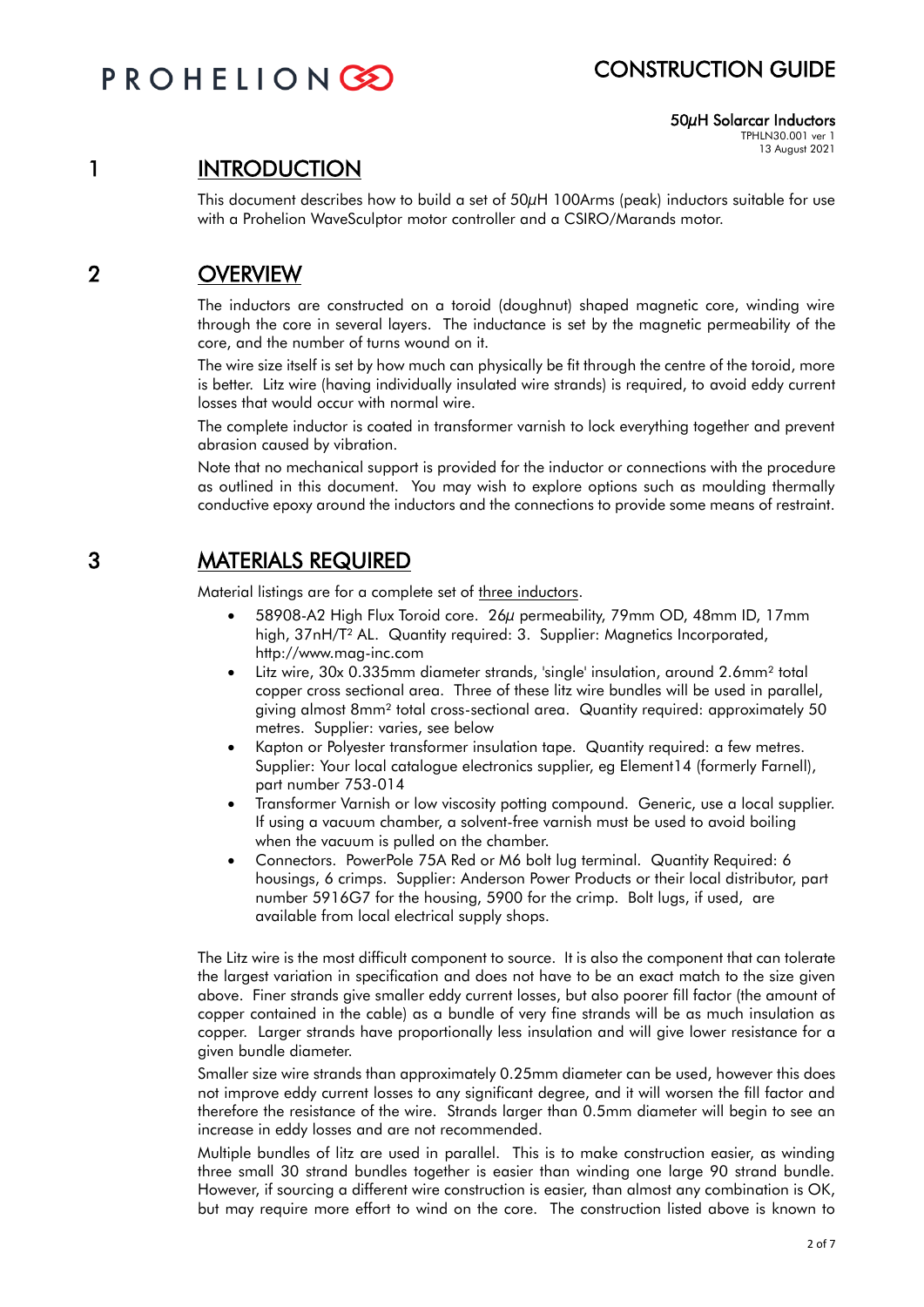## CONSTRUCTION GUIDE

# PROHELIONG

### 50µH Solarcar Inductors

TPHLN30.001 ver 1 13 August 2021

produce good results.

The wire strands are only required to be insulated to 'single' thickness insulation. Choose a 'solderable' insulation with the highest temperature grade available easily. This will usually be 155°C Polyurethane or similar.

Litz wire is available from specialised manufacturers, use a web search to find a supplier close to you, as copper wire is heavy and shipping charges will be high if not purchased reasonably locally. One example supplier in the US is the New England Wire Company.

### 4 EQUIPMENT REQUIRED

- Solder pot. Required to strip insulation from ends of litz wire.
- Fume hood and personal protective equipment to use with solder pot. Wire insulation fumes can be toxic, depending on the insulation material.
- Vacuum chamber. Recommended to use when applying transformer varnish or epoxy coating to inductors, to remove trapped air bubbles. It is possible to perform this step without pulling a vacuum on the inductors, but much better results will be achieved with it.
- Crimp tool. Required to crimp the PP75 connectors or M6 bolt lugs onto the ends of the wire after soldering.
- Gas torch. Required to reflow the solder into the PP75 crimps or bolt lugs after crimping. This step may be possible with a high-powered hot air gun (paint stripper), but a gas torch will be guaranteed to work properly.

### 5 CONSTRUCTION PROCEDURE

- 1. Cut three 5m lengths of litz wire to wind in parallel. If a different type of litz wire from that specified is being used, then more or less bundles in parallel may be required. Some experimentation may be necessary to work out how much wire can be physically wound through the toroid. 36 turns in total are necessary to achieve the specified inductance.
- 2. Hold the three bundles together in a flat group, three bundles wide. Leave a 20cm tail of wire to start, and wind 19 turns onto the toroid. This should fill up one layer of wire, with no overlaps. There is no need to twist the bundles together but pay attention to keeping the tension of the wires reasonably constant, so that each bundle remains the same length as the others.
- 3. Wrap the winding so far with Kapton or Polyester tape, to hold the wire in place. Pay attention around where the tail exits the bundle, as this is the most likely place for vibration and abrasion to occur, and also where the highest voltage difference will be across the inductor. Before placing all the tape, consider using a marker pen to draw an arrow on top of the tape to indicate which direction the windings were wound.
- 4. Wind another 17 turns in a second layer, continuing to wind in the same direction as the first layer. It is important to have 36 turns in total when finished, and all turns in the same direction. Leave another 20cm tail where the winding exits the inductor.
- 5. Wrap the complete winding in another layer of tape. As before, pay attention to the exit tail area.
- 6. Dip the inductor in a container of transformer varnish or low viscosity potting compound. Much improved results will be achieved if this process is done in a vacuum chamber, as the varnish will then penetrate into the inner layer and will completely lock all the windings and the core together.
- 7. Cut the tails to the required length if necessary and use the solder pot to strip the insulation from the ends of each tail. Using pliers or some method to hold the wire (it will get hot!) dip each tail into the solder pot to a depth of 15 to 20mm. Hold it in the pot until the insulation stops bubbling up – this usually takes around 30 seconds. Warning: the fumes produced by this process can be toxic, take appropriate cautions with personal protective equipment or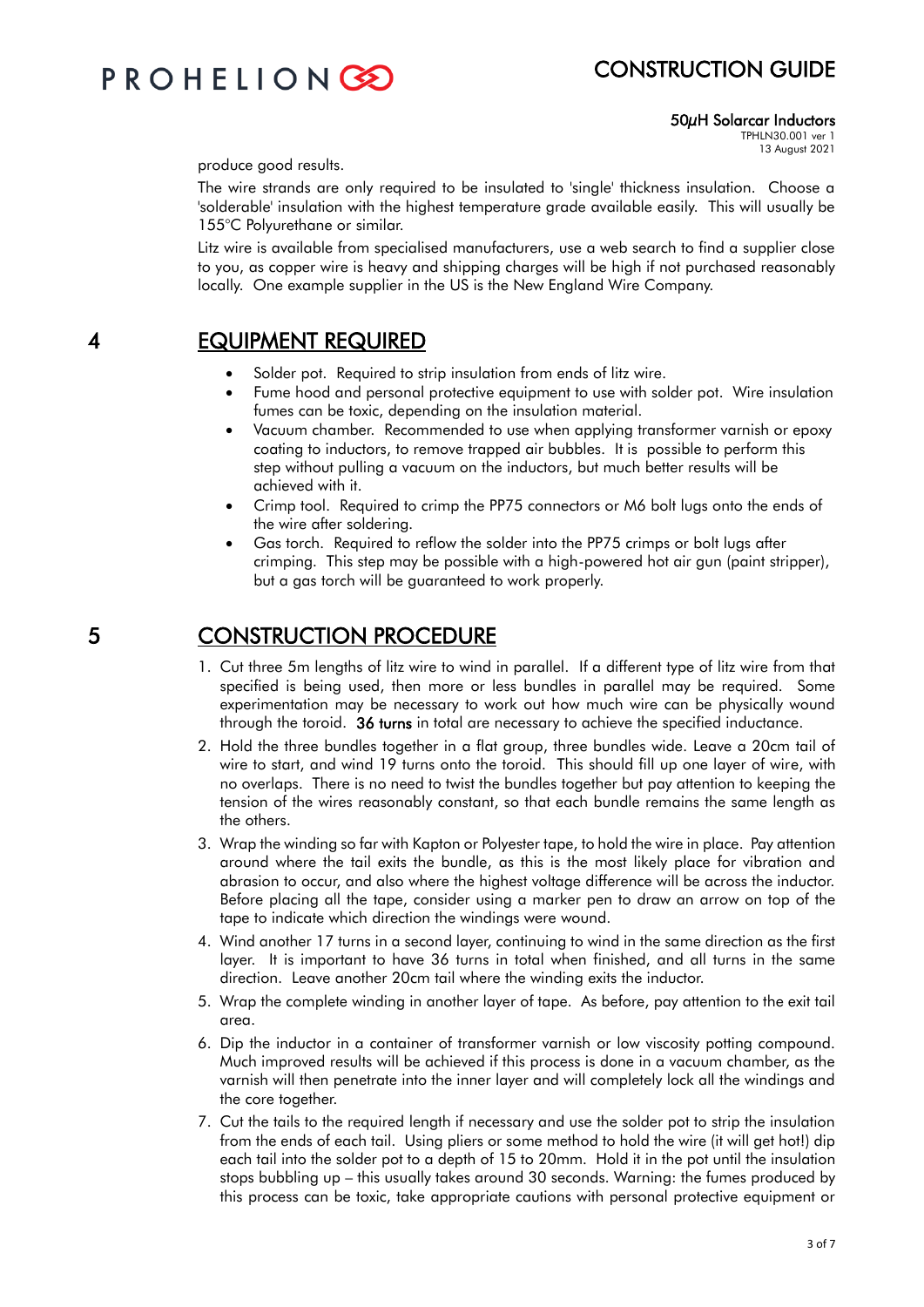# PROHELIONGO

# CONSTRUCTION GUIDE

### 50µH Solarcar Inductors

TPHLN30.001 ver 1 13 August 2021

use a fume hood in a laboratory.

- 8. Insert the soldered wire end into the PP75 crimp or bolt lug, and crimp it with the appropriate tool. This will usually be a hex crimp tool capable of generating quite high forces.
- 9. If left at this stage, a good electrical contact will be in place, but over time the solder will 'flow' under the mechanical pressure of the crimp, and a loose and high-resistance joint will result. This can be fixed by using a gas torch (or possibly a hot-air gun or paint stripper) to heat the crimp past the solder reflow point so that the solder around the wire flows onto the inside of the crimp and forms a soldered connection. More solder can be added to the joint if necessary during this process.

## 6 PHOTOS

Inductor after completely winding the first layer, ready for taping.

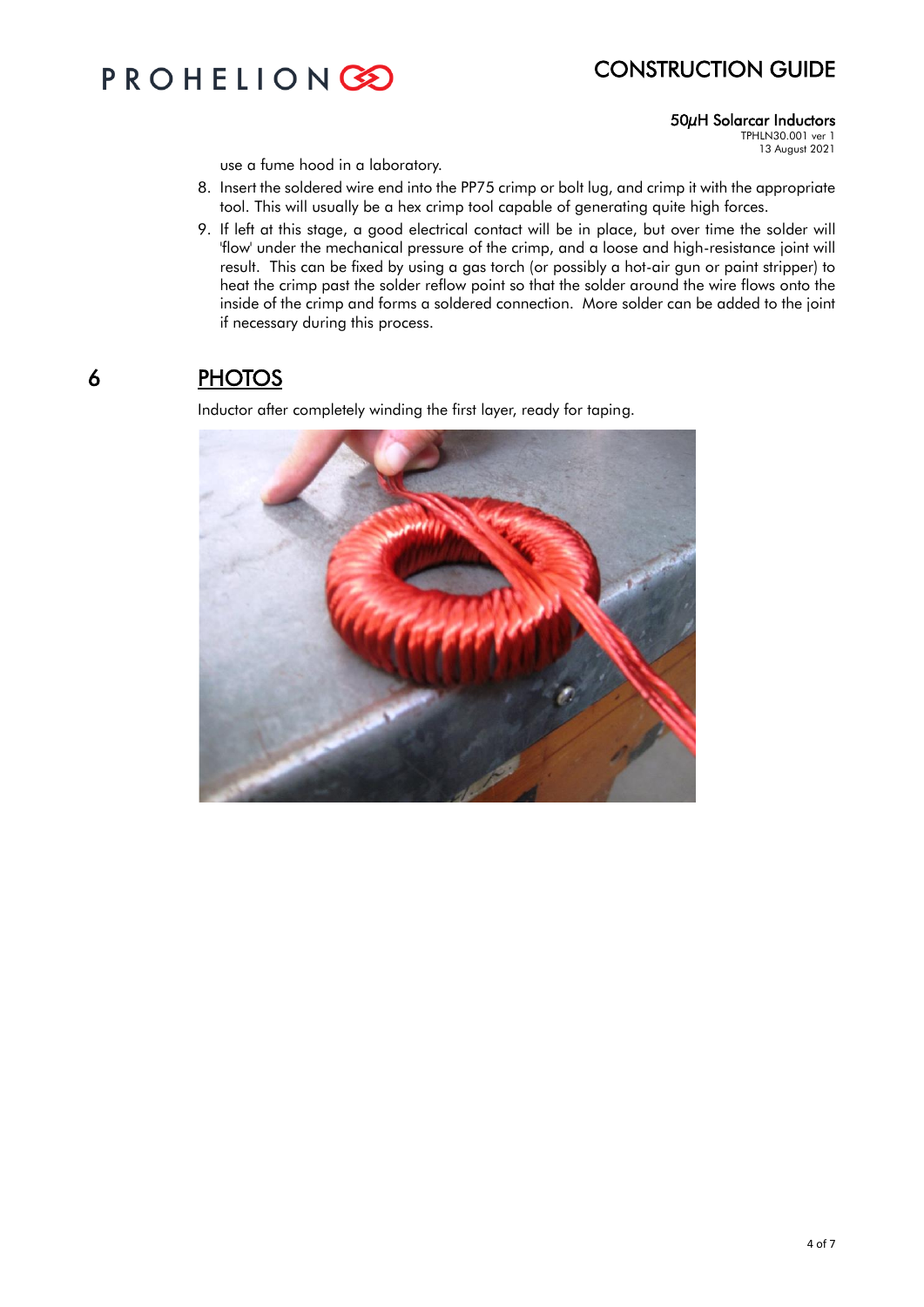# CONSTRUCTION GUIDE

# PROHELIONGO

### 50µH Solarcar Inductors

TPHLN30.001 ver 1 13 August 2021



Inductor after spraying with transformer varnish. It is recommended to use a dip procedure for this step instead of spraying.



*Photos courtesy of Erdem Guven, SAU Solarcar*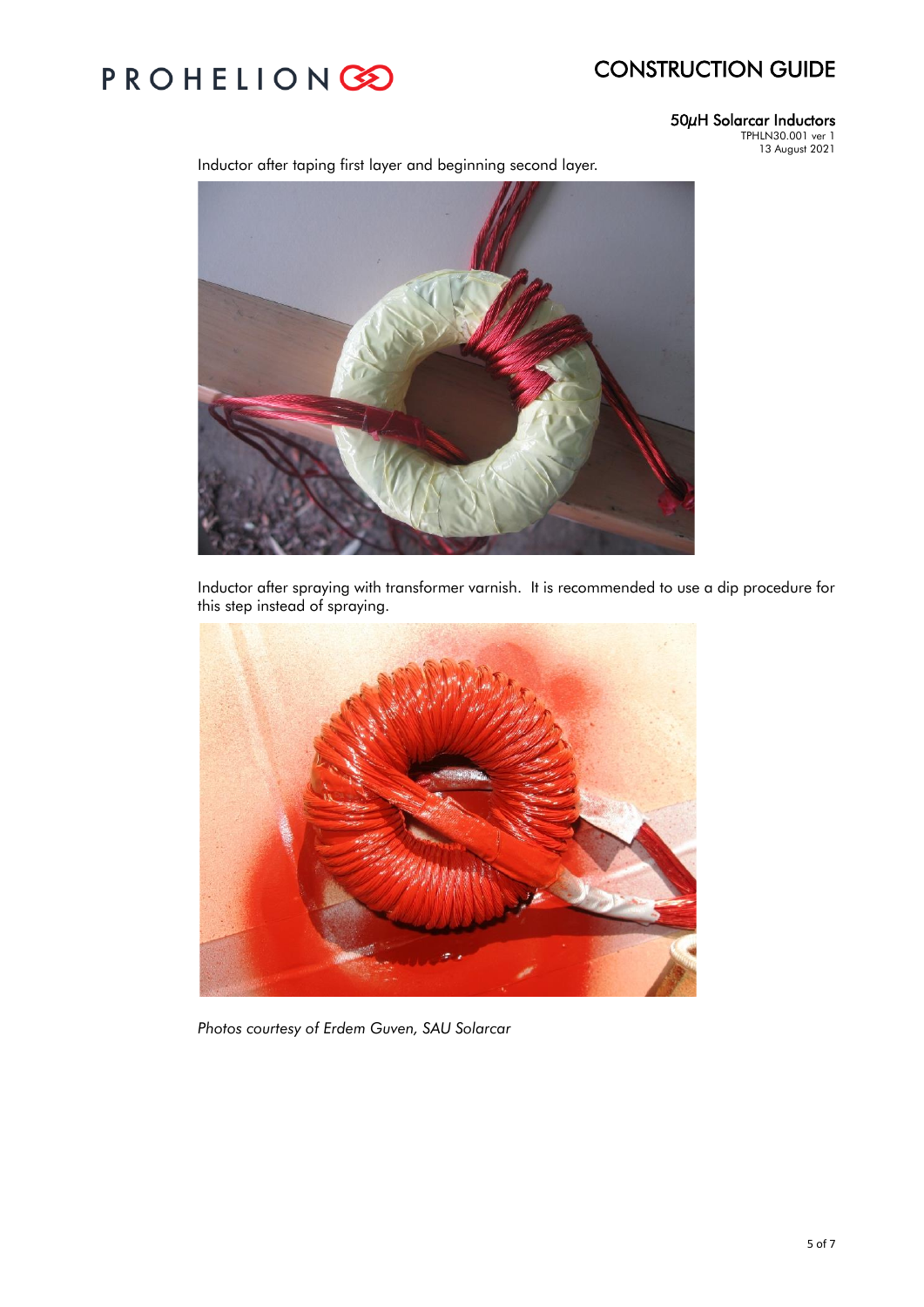# PROHELIONGO

# CONSTRUCTION GUIDE

50µH Solarcar Inductors TPHLN30.001 ver 1 13 August 2021

## 7 PERFORMANCE

### Calculation:

L =  $N^2$  x A<sub>L</sub> = 36<sup>2</sup>turns x 37nH/turn = 48 $\mu$ H

### Testing:

50A step response L = 118V / (23.4A / 10  $\mu$ S) = 50 $\mu$ H

### 100A step response:

| Start of step (10A) | L = 118V / (45.3A / 19.2 $\mu$ S) = 50 $\mu$ H |
|---------------------|------------------------------------------------|
| End of step (115A)  | L = 118V / (35.9A / 12.4 $\mu$ S) = 40 $\mu$ H |

### 120A step response:

| Start of step (10A) | L = 118V / (54.7A / 23.8 $\mu$ S) = 50 $\mu$ H |
|---------------------|------------------------------------------------|
| End of step (150A)  | L = 118V / (54.7A / 13.8 $\mu$ S) = 30 $\mu$ H |

The decay of inductance with increasing current is gradual and continuous, unlike the ferrite cored CSIRO inductors. This gradual decay presents no major problems for the Wavesculptor current control loop maintaining control of the motor phase current.